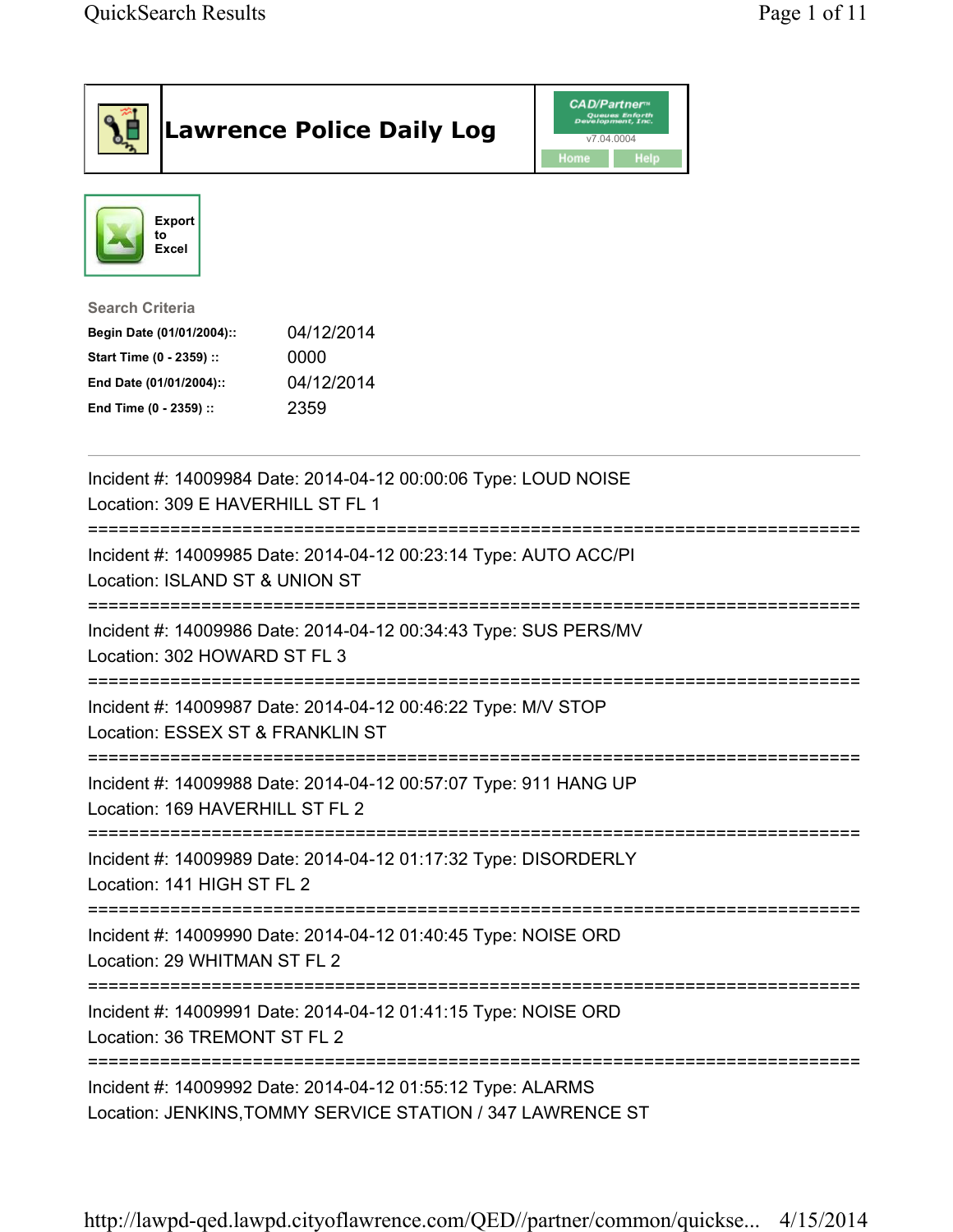| Incident #: 14009993 Date: 2014-04-12 01:59:39 Type: DISTURBANCE<br>Location: 273 SALEM ST               |
|----------------------------------------------------------------------------------------------------------|
| Incident #: 14009994 Date: 2014-04-12 02:28:29 Type: LOUD NOISE<br>Location: 36 TREMONT ST FL 2          |
| Incident #: 14009995 Date: 2014-04-12 02:35:10 Type: NOISE ORD<br>Location: 112 MARSTON ST #420          |
| Incident #: 14009996 Date: 2014-04-12 02:36:26 Type: NOISE ORD<br>Location: 119 WILLOW ST FL 3           |
| Incident #: 14009997 Date: 2014-04-12 02:56:59 Type: DISTURBANCE<br>Location: 60 SALEM ST FL 3           |
| Incident #: 14009998 Date: 2014-04-12 03:05:08 Type: NOISE ORD<br>Location: 309 E HAVERHILL ST FL 1      |
| Incident #: 14009999 Date: 2014-04-12 03:09:10 Type: NOISE ORD<br>Location: 113 GARDEN ST                |
| Incident #: 14010002 Date: 2014-04-12 03:14:26 Type: B&E/MV/PAST<br>Location: CANAL ST & MILL ST         |
| Incident #: 14010000 Date: 2014-04-12 03:15:53 Type: TRESPASSING<br>Location: TACO BELL / 79 WINTHROP AV |
| Incident #: 14010001 Date: 2014-04-12 03:16:30 Type: A&B D/W/ PROG<br>Location: 29 WILLOW ST             |
| Incident #: 14010003 Date: 2014-04-12 03:25:58 Type: DISTURBANCE<br>Location: 265 HIGH ST                |
| Incident #: 14010004 Date: 2014-04-12 03:50:56 Type: DOMESTIC/PROG<br>Location: 86 BEACON ST #1          |
| Incident #: 14010005 Date: 2014-04-12 03:53:41 Type: DISTURBANCE<br>Location: WENDALL ST                 |
| Incident #: 14010006 Date: 2014-04-12 04:04:20 Type: M/V STOP<br>$I$ and $I$ and $I$ and $I$ and $I$     |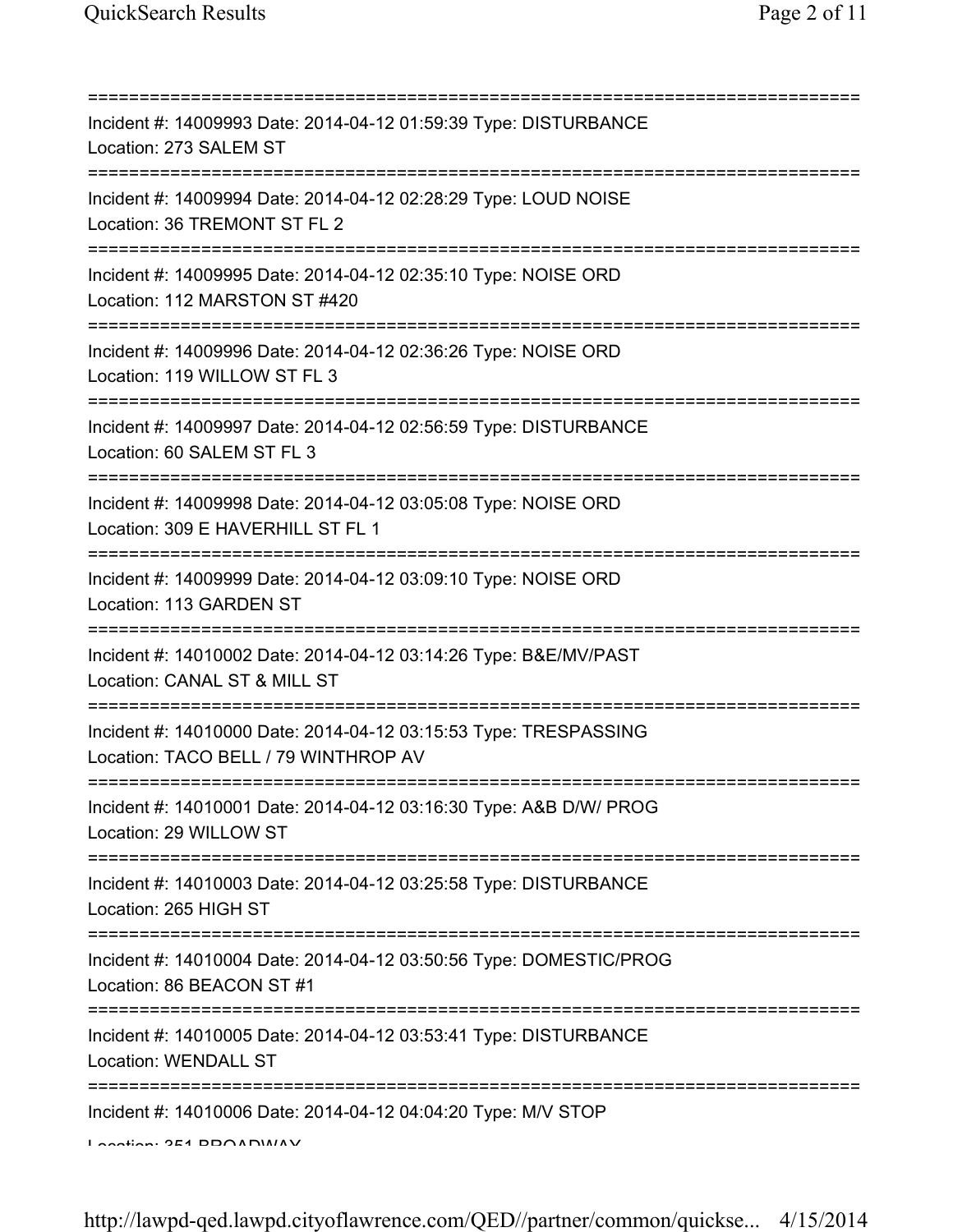| Incident #: 14010007 Date: 2014-04-12 05:02:40 Type: A&B PAST<br>Location: 28 MONTGOMERY ST FL 2<br>====================                      |
|-----------------------------------------------------------------------------------------------------------------------------------------------|
| Incident #: 14010008 Date: 2014-04-12 05:16:26 Type: AUTO ACC/NO PI<br>Location: BUSWELL ST & TRENTON ST                                      |
| Incident #: 14010009 Date: 2014-04-12 05:44:58 Type: HIT & RUN M/V<br>Location: LAWRENCE ST & PARK ST<br>;=================================== |
| Incident #: 14010010 Date: 2014-04-12 06:15:25 Type: ABAND MV<br>Location: WOODLAND ST & STORROW ST<br>.===================================   |
| Incident #: 14010011 Date: 2014-04-12 06:21:18 Type: AUTO ACC/NO PI<br>Location: 208 BRUCE ST                                                 |
| Incident #: 14010012 Date: 2014-04-12 07:07:10 Type: ALARMS<br>Location: 468 N CANAL ST                                                       |
| Incident #: 14010013 Date: 2014-04-12 07:58:03 Type: SPECIAL CHECK<br>Location: 47 HALLENAN AV                                                |
| Incident #: 14010014 Date: 2014-04-12 08:50:38 Type: ARREST<br>Location: 19 KATHERINE ST                                                      |
| Incident #: 14010015 Date: 2014-04-12 08:58:12 Type: SUS PERS/MV<br>Location: 371 MARKET ST                                                   |
| Incident #: 14010016 Date: 2014-04-12 09:47:48 Type: MV/BLOCKING<br>Location: DON KENNETT, INC. / 395 BROADWAY                                |
| Incident #: 14010017 Date: 2014-04-12 10:01:24 Type: STOL/MV/PAS<br>Location: 77 S UNION ST                                                   |
| Incident #: 14010018 Date: 2014-04-12 10:07:15 Type: TOW OF M/V<br>Location: 201 FARNHAM ST                                                   |
| Incident #: 14010019 Date: 2014-04-12 10:12:47 Type: LIC PLATE STO<br>Location: 37 GRAFTON ST                                                 |
| Incident #: 14010020 Date: 2014-04-12 10:17:29 Type: B&E/MV/PAST                                                                              |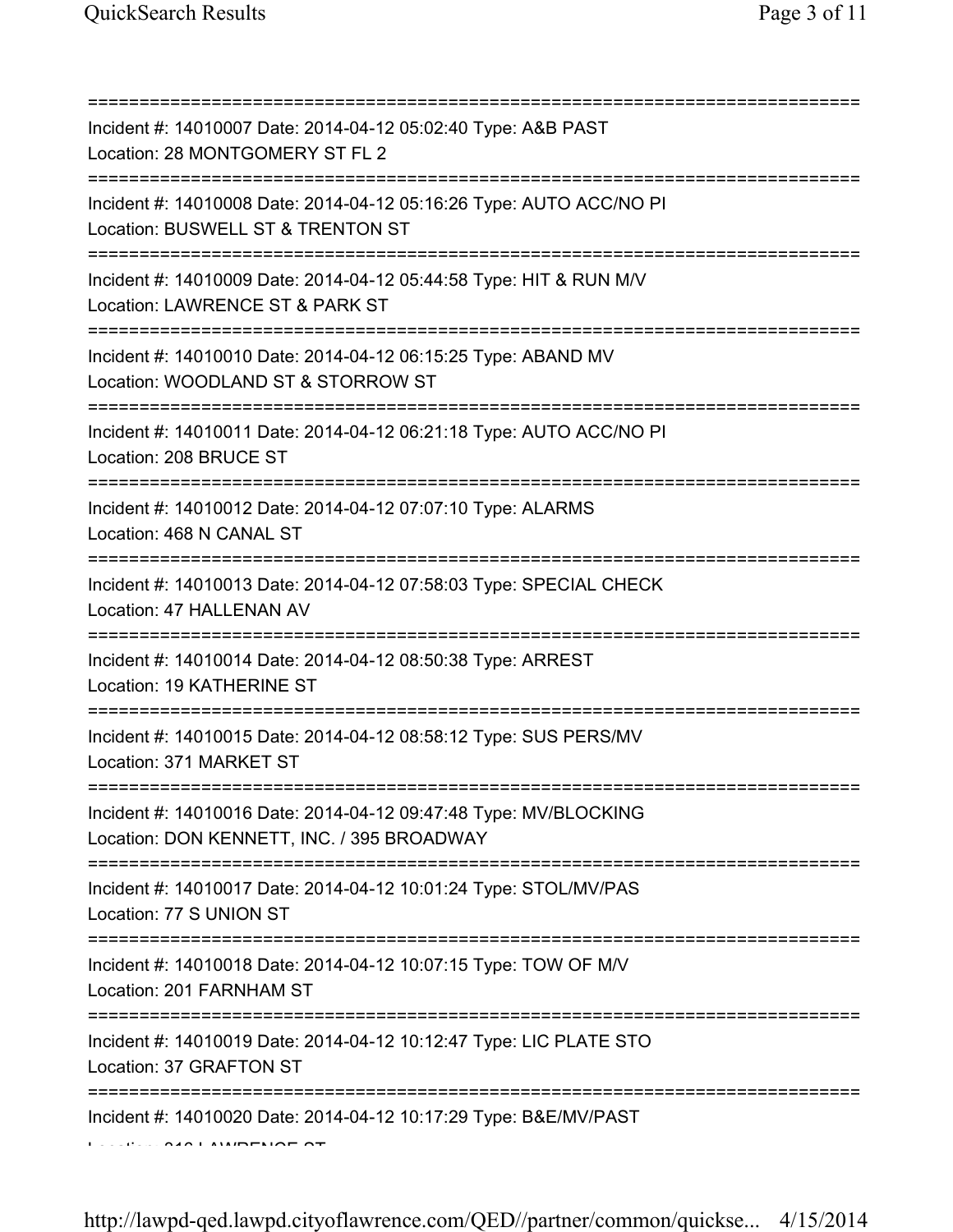=========================================================================== Incident #: 14010021 Date: 2014-04-12 10:24:13 Type: TOW OF M/V Location: TREMONT ST & WEST ST =========================================================================== Incident #: 14010022 Date: 2014-04-12 10:29:05 Type: ALARMS Location: 4 CONDUIT ST =========================================================================== Incident #: 14010023 Date: 2014-04-12 10:31:26 Type: PARK & WALK Location: BRADFORD ST & BROADWAY =========================================================================== Incident #: 14010024 Date: 2014-04-12 10:33:09 Type: ALARM/HOLD Location: 290 MERRIMACK ST =========================================================================== Incident #: 14010025 Date: 2014-04-12 10:42:02 Type: ARREST Location: TREMONT ST & WEST ST =========================================================================== Incident #: 14010026 Date: 2014-04-12 11:03:40 Type: 209A/VIOLATION Location: 12 ROWE ST =========================================================================== Incident #: 14010028 Date: 2014-04-12 11:14:19 Type: SUS PERS/MV Location: SPRING ST & WAYNE ST =========================================================================== Incident #: 14010027 Date: 2014-04-12 11:15:40 Type: AUTO ACC/NO PI Location: BROADWAY & LOWELL ST =========================================================================== Incident #: 14010030 Date: 2014-04-12 11:37:58 Type: CK WELL BEING Location: 383 HAVERHILL ST #18 =========================================================================== Incident #: 14010029 Date: 2014-04-12 11:40:18 Type: ALARM/BURG Location: COMMUNITY DAYCARE / 190 HAMPSHIRE ST =========================================================================== Incident #: 14010031 Date: 2014-04-12 11:41:44 Type: ALARMS Location: 77 FERRY ST =========================================================================== Incident #: 14010032 Date: 2014-04-12 11:45:03 Type: MEDIC SUPPORT Location: 83 BAILEY ST FL 3RDFL =========================================================================== Incident #: 14010033 Date: 2014-04-12 12:05:11 Type: PARK & WALK Location: ESSEX ST & HAMPSHIRE ST =========================================================================== Incident #: 14010034 Date: 2014-04-12 12:07:09 Type: M/V STOP Location: FRANKLIN ST & HAVERHILL ST

http://lawpd-qed.lawpd.cityoflawrence.com/QED//partner/common/quickse... 4/15/2014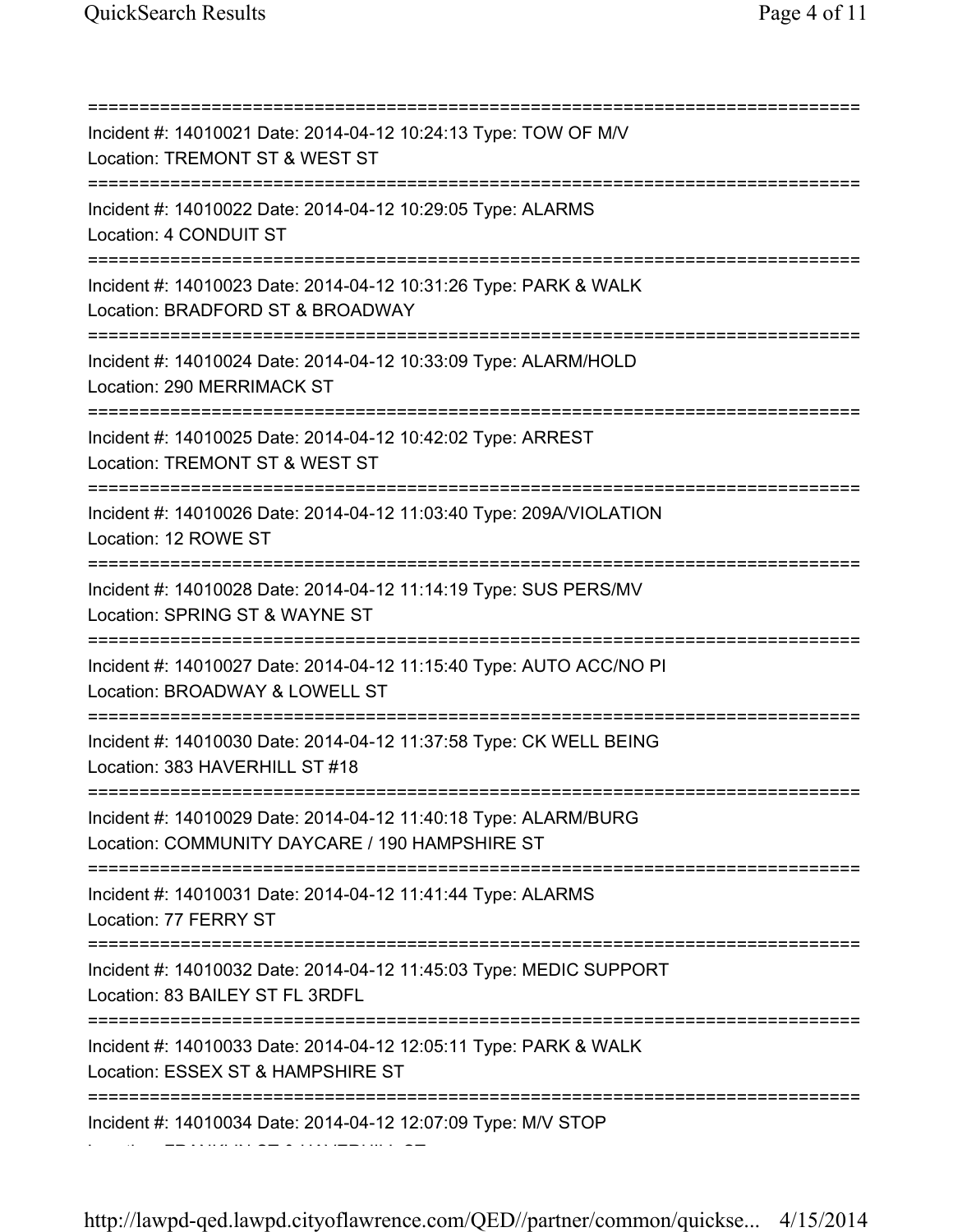=========================================================================== Incident #: 14010035 Date: 2014-04-12 12:14:56 Type: M/V STOP Location: ESSEX ST & JACKSON ST =========================================================================== Incident #: 14010036 Date: 2014-04-12 12:29:48 Type: ALARMS Location: 14 WESTCHESTER DR =========================================================================== Incident #: 14010038 Date: 2014-04-12 12:31:04 Type: GENERAL SERV Location: 84 A MARSTON ST =========================================================================== Incident #: 14010037 Date: 2014-04-12 12:31:06 Type: B&E/MV/PAST Location: 101 SUNSET AV =========================================================================== Incident #: 14010039 Date: 2014-04-12 12:36:02 Type: RECOV/STOL/MV Location: JIMENEZ SUPER MARKET / 117 NEWBURY ST =========================================================================== Incident #: 14010040 Date: 2014-04-12 12:44:33 Type: TOW OF M/V Location: BROADWAY & HAVERHILL ST =========================================================================== Incident #: 14010041 Date: 2014-04-12 12:53:48 Type: B&E/MV/PAST Location: 59 BENNINGTON ST =========================================================================== Incident #: 14010042 Date: 2014-04-12 13:00:44 Type: M/V STOP Location: BROADWAY & LOWELL ST =========================================================================== Incident #: 14010043 Date: 2014-04-12 13:17:38 Type: KEEP PEACE Location: 383 HAVERHILL ST =========================================================================== Incident #: 14010044 Date: 2014-04-12 13:27:37 Type: WIRE DOWN Location: 467 MT VERNON ST =========================================================================== Incident #: 14010045 Date: 2014-04-12 13:28:09 Type: SUS PERS/MV Location: 161 FARNHAM ST FL 1STFL =========================================================================== Incident #: 14010046 Date: 2014-04-12 13:31:08 Type: PARK & WALK Location: SUMMER ST & UNION ST =========================================================================== Incident #: 14010047 Date: 2014-04-12 13:35:01 Type: ALARMS Location: EARLY CHILDHOOD EDUCATION / 360 MERRIMACK ST =========================================================================== Incident #: 14010048 Date: 2014-04-12 13:43:51 Type: B&E/MV/PAST

http://lawpd-qed.lawpd.cityoflawrence.com/QED//partner/common/quickse... 4/15/2014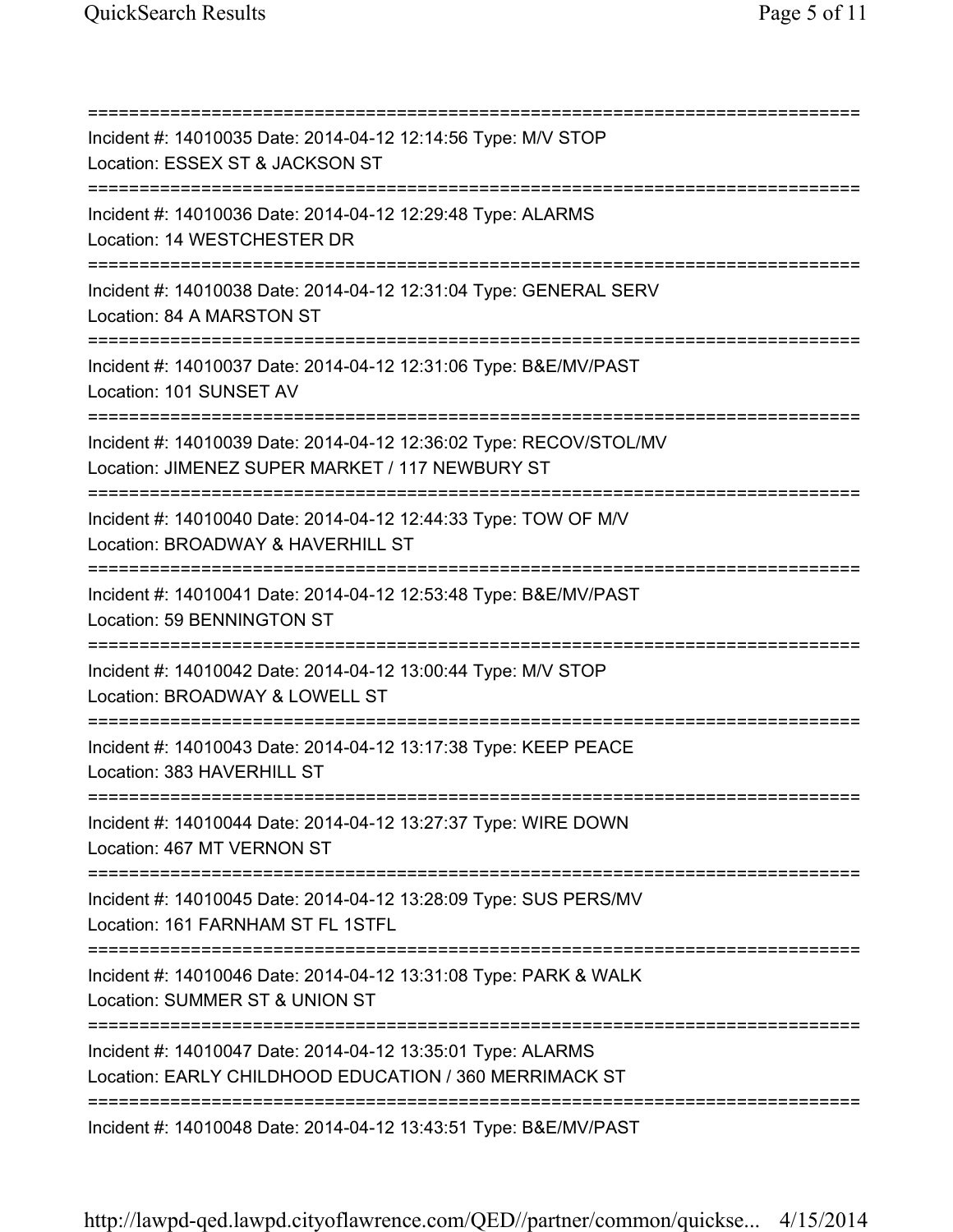=========================================================================== Incident #: 14010049 Date: 2014-04-12 13:55:40 Type: PARK & WALK Location: LOWELL ST & MARGIN ST =========================================================================== Incident #: 14010050 Date: 2014-04-12 14:08:19 Type: HIT & RUN M/V Location: 336 AMES ST =========================================================================== Incident #: 14010051 Date: 2014-04-12 14:29:28 Type: ALARM/BURG Location: UNEMPLOYMENT ASSISTANCE / 360 MERRIMACK ST =========================================================================== Incident #: 14010052 Date: 2014-04-12 14:32:30 Type: DOMESTIC/PROG Location: 26 EXETER ST =========================================================================== Incident #: 14010053 Date: 2014-04-12 14:38:08 Type: DOMESTIC/PROG Location: ESSEX ST & LAWRENCE ST =========================================================================== Incident #: 14010054 Date: 2014-04-12 14:52:22 Type: AUTO ACC/PI Location: LAWRENCE ST & MYRTLE ST =========================================================================== Incident #: 14010055 Date: 2014-04-12 14:52:28 Type: AUTO ACC/PI Location: 135 LAWRENCE ST =========================================================================== Incident #: 14010056 Date: 2014-04-12 14:56:05 Type: NOISE ORD Location: 47 TRENTON ST =========================================================================== Incident #: 14010057 Date: 2014-04-12 14:58:19 Type: THREATS Location: 18 FRANKLIN ST =========================================================================== Incident #: 14010058 Date: 2014-04-12 15:05:32 Type: DOMESTIC/PROG Location: 59 STEVENS AV =========================================================================== Incident #: 14010059 Date: 2014-04-12 15:26:11 Type: B&E/MV/PAST Location: 120 HOWARD ST =========================================================================== Incident #: 14010060 Date: 2014-04-12 15:30:37 Type: NOISE ORD Location: FARNHAM ST & PARKER ST =========================================================================== Incident #: 14010061 Date: 2014-04-12 15:31:20 Type: B&E/MV/PAST Location: 309 MERRIMACK ST =========================================================================== Incident #: 14010062 Date: 2014-04-12 15:39:50 Type: AUTO ACC/NO PI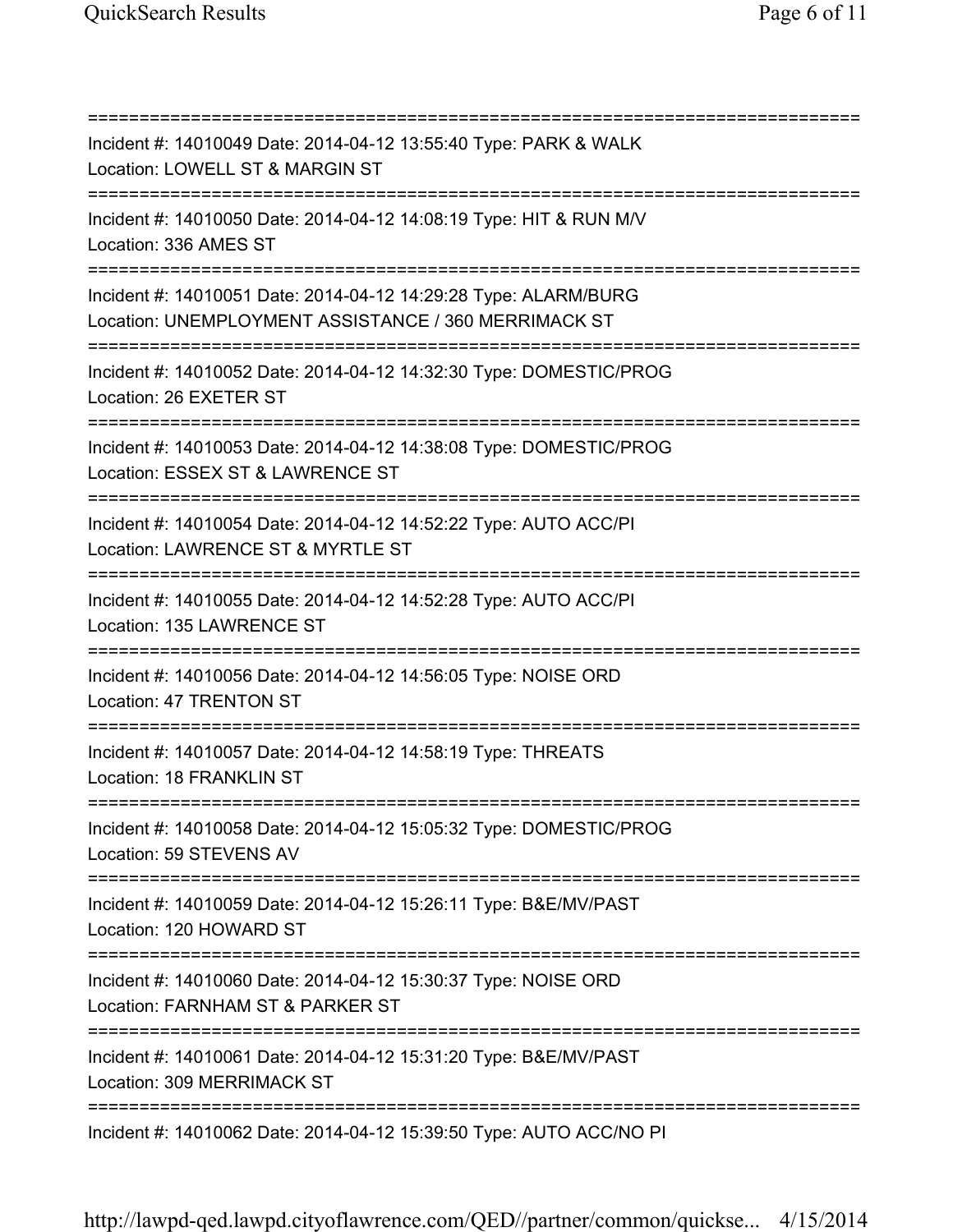| Location: AMES ST & HAVERHILL ST                                                                                                      |
|---------------------------------------------------------------------------------------------------------------------------------------|
| Incident #: 14010063 Date: 2014-04-12 15:53:49 Type: DISTURBANCE<br>Location: 40 SUMMER ST                                            |
| Incident #: 14010064 Date: 2014-04-12 15:59:17 Type: AUTO ACC/NO PI<br>Location: AMES ST & YALE ST                                    |
| Incident #: 14010065 Date: 2014-04-12 16:06:56 Type: TOW OF M/V<br>Location: CVS PHARMACY / 266 BROADWAY                              |
| Incident #: 14010067 Date: 2014-04-12 16:17:35 Type: DOMESTIC/PROG<br>Location: 100A MARKET ST<br>.---------------------------------- |
| Incident #: 14010066 Date: 2014-04-12 16:19:35 Type: FRAUD<br>Location: 69 BENNINGTON ST                                              |
| Incident #: 14010068 Date: 2014-04-12 16:32:11 Type: SUS PERS/MV<br>Location: MERRIMACK VALLEY CREDIT UNION / 500 MERRIMACK ST        |
| ====================<br>Incident #: 14010069 Date: 2014-04-12 17:07:15 Type: MEDIC SUPPORT<br>Location: 61 EVERETT ST                 |
| Incident #: 14010070 Date: 2014-04-12 17:11:40 Type: DISTURBANCE<br>Location: 204 S UNION ST FL 3                                     |
| Incident #: 14010071 Date: 2014-04-12 17:26:48 Type: NOISE ORD<br>Location: 454 LOWELL ST                                             |
| ====================<br>Incident #: 14010072 Date: 2014-04-12 17:50:52 Type: KEEP PEACE<br>Location: 181 FARNHAM ST FL 2              |
| Incident #: 14010073 Date: 2014-04-12 17:52:50 Type: DISTURBANCE<br>Location: FAMILY TRANSPORTATION / 9 BROADWAY                      |
| Incident #: 14010074 Date: 2014-04-12 17:57:50 Type: DOMESTIC/PROG<br>Location: BUCKLEY GARAGE / AMESBURY ST & COMMON ST              |
| Incident #: 14010075 Date: 2014-04-12 17:59:22 Type: NOISE ORD<br>Location: WEST ST PARK / BROADWAY AV & WEST ST                      |
| Incident #: 11010072 Dota: 2011 01 10 10:10:11 Tune: DOMECTIO/DACT                                                                    |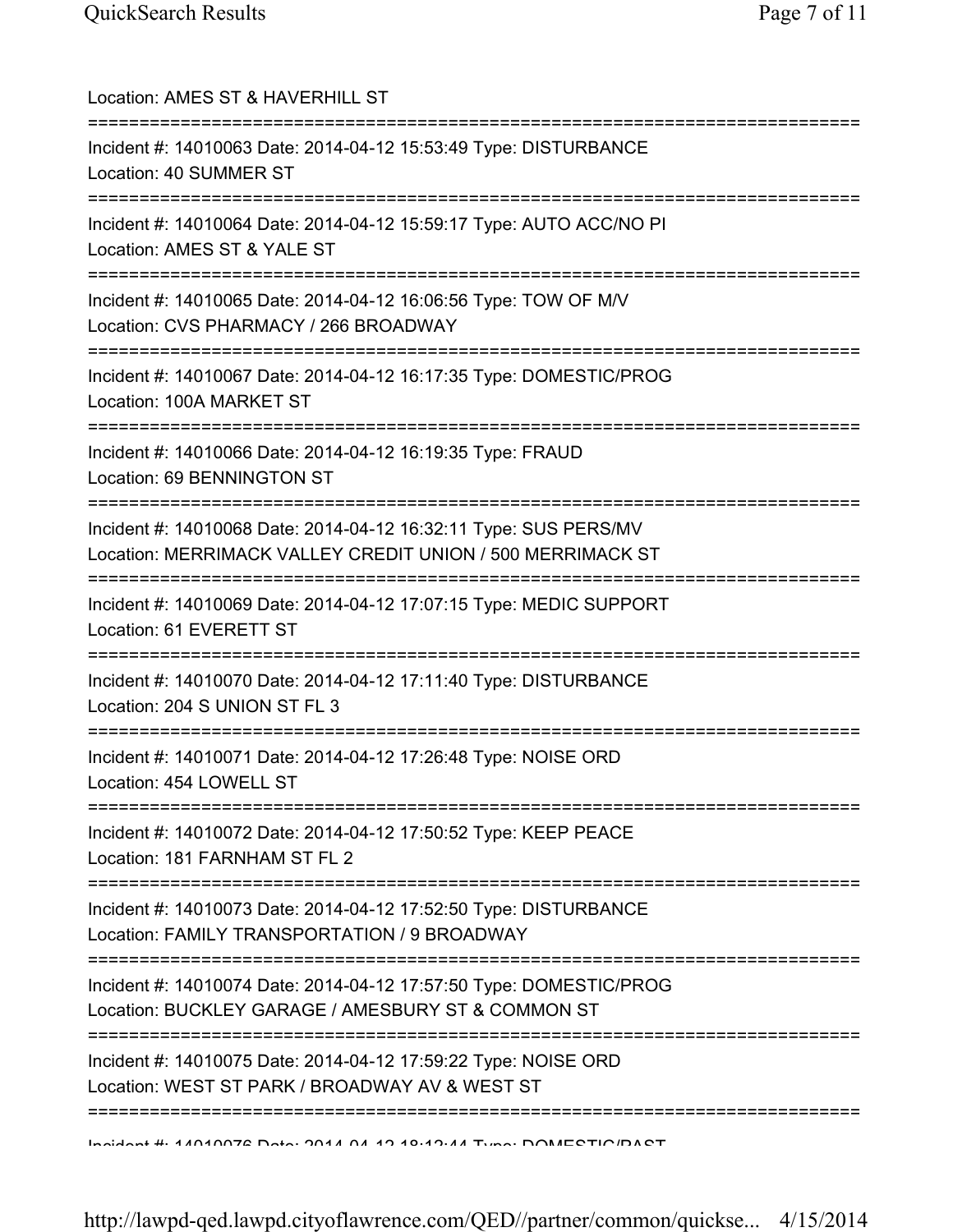| Location: 233 JACKSON ST<br>======================================                                                                             |
|------------------------------------------------------------------------------------------------------------------------------------------------|
| Incident #: 14010077 Date: 2014-04-12 18:19:25 Type: AUTO ACC/PI<br>Location: AVON ST & BRUCE<br>====================================          |
| Incident #: 14010078 Date: 2014-04-12 18:21:31 Type: HIT & RUN M/V<br>Location: FULTON ST & PROSPECT ST<br>=================================== |
| Incident #: 14010079 Date: 2014-04-12 18:34:25 Type: NOISE ORD<br>Location: 227 BRUCE ST<br>=============================                      |
| Incident #: 14010080 Date: 2014-04-12 18:34:39 Type: LOUD NOISE<br>Location: KENT & S UNION                                                    |
| Incident #: 14010081 Date: 2014-04-12 18:53:48 Type: NOISE ORD<br>Location: 224 BRUCE ST                                                       |
| Incident #: 14010083 Date: 2014-04-12 19:00:08 Type: GENERAL SERV<br>Location: 51 KENT ST                                                      |
| ================================<br>Incident #: 14010082 Date: 2014-04-12 19:04:34 Type: DISTURBANCE<br>Location: 10 FLORAL ST                 |
| Incident #: 14010084 Date: 2014-04-12 19:07:09 Type: ALARM/BURG<br>Location: 269 CYPRESS AV                                                    |
| Incident #: 14010085 Date: 2014-04-12 19:08:09 Type: NOISE ORD<br>Location: ABBOTT ST & PHILLIPS ST                                            |
| Incident #: 14010086 Date: 2014-04-12 19:11:49 Type: DOMESTIC/PROG<br>Location: 24 HILLTOP AV                                                  |
| :==============================<br>Incident #: 14010087 Date: 2014-04-12 19:14:10 Type: GENERAL SERV<br>Location: HAFFNERS / 69 PARKER ST      |
| ============<br>Incident #: 14010088 Date: 2014-04-12 19:17:32 Type: NOISE ORD<br>Location: ESSEX ST & WARREN ST                               |
| Incident #: 14010089 Date: 2014-04-12 19:19:46 Type: NOISE ORD<br>Location: NUNEZ AUTO / 188 WATER ST                                          |
|                                                                                                                                                |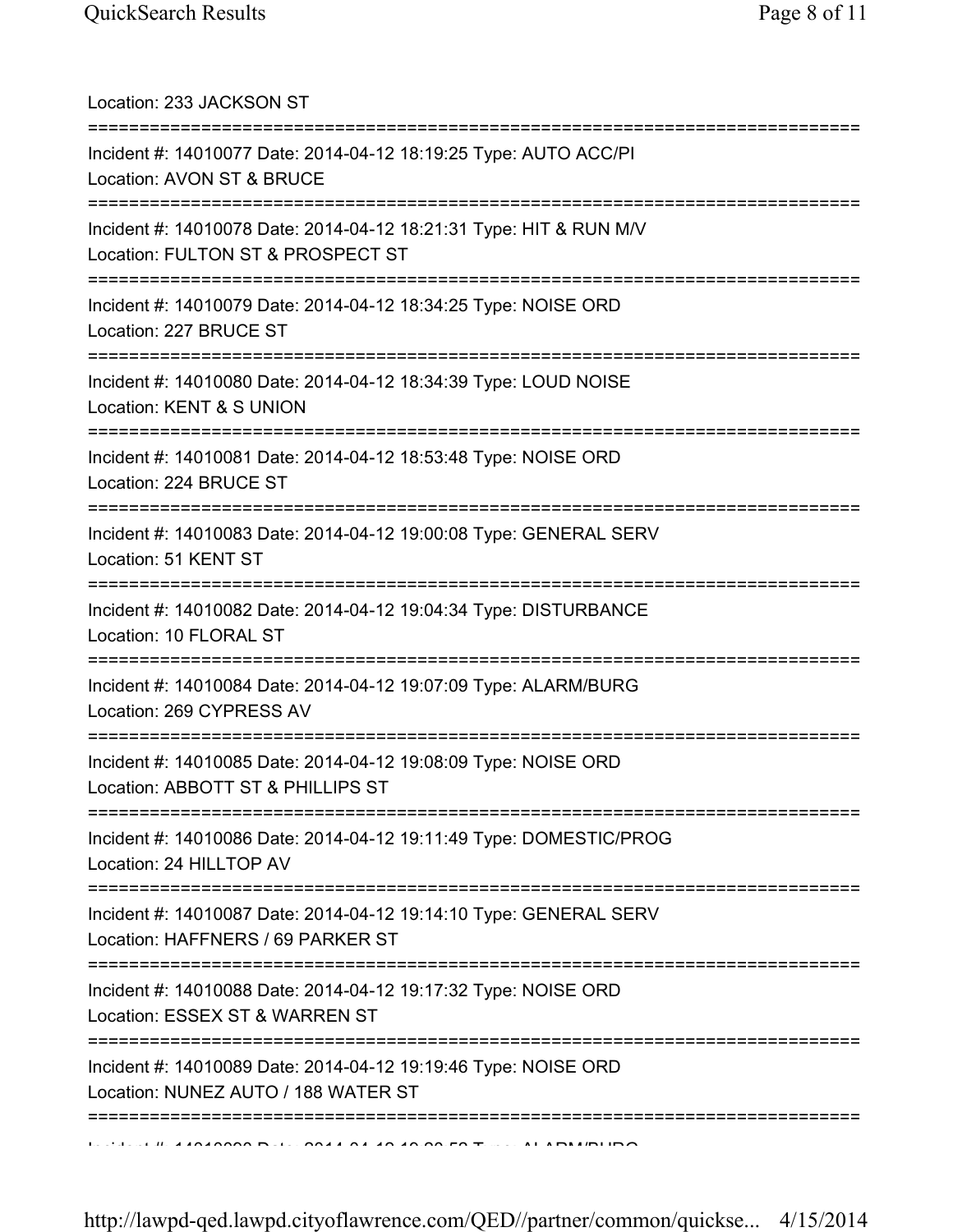| Location: LISSETTE RESIDENCE / 4 RIVERVIEW PL                                                                                     |
|-----------------------------------------------------------------------------------------------------------------------------------|
| Incident #: 14010091 Date: 2014-04-12 19:21:55 Type: NOISE ORD<br>Location: 21 DOYLE ST                                           |
| Incident #: 14010092 Date: 2014-04-12 19:37:04 Type: A&B PAST<br>Location: 200 FARNHAM ST                                         |
| Incident #: 14010093 Date: 2014-04-12 20:05:38 Type: HIT & RUN M/V<br>Location: 207 BRUCE ST                                      |
| Incident #: 14010094 Date: 2014-04-12 20:18:55 Type: LOUD NOISE<br>Location: 368 LOWELL ST                                        |
| Incident #: 14010095 Date: 2014-04-12 20:28:49 Type: NOISE ORD<br>Location: 468 LOWELL ST                                         |
| Incident #: 14010096 Date: 2014-04-12 20:32:51 Type: NOISE ORD<br>Location: 11 LAWRENCE ST #704                                   |
| Incident #: 14010097 Date: 2014-04-12 20:40:21 Type: NOISE ORD<br>Location: 95 AMES ST                                            |
| Incident #: 14010098 Date: 2014-04-12 20:47:35 Type: DISTURBANCE<br>Location: 278 BROADWAY #1                                     |
| Incident #: 14010099 Date: 2014-04-12 20:49:23 Type: LOUD NOISE<br>Location: 10 WEARE ST                                          |
| Incident #: 14010100 Date: 2014-04-12 21:03:17 Type: LOUD NOISE<br>Location: 19 PLEASANT TER                                      |
| Incident #: 14010102 Date: 2014-04-12 21:19:45 Type: STOL/MV/PAS<br>Location: RESERVOIR ST                                        |
| Incident #: 14010101 Date: 2014-04-12 21:22:37 Type: LOUD NOISE<br>Location: 62 KENT ST                                           |
| =====================<br>Incident #: 14010103 Date: 2014-04-12 21:35:37 Type: TOW OF M/V<br>Location: CVS PHARMACY / 266 BROADWAY |
|                                                                                                                                   |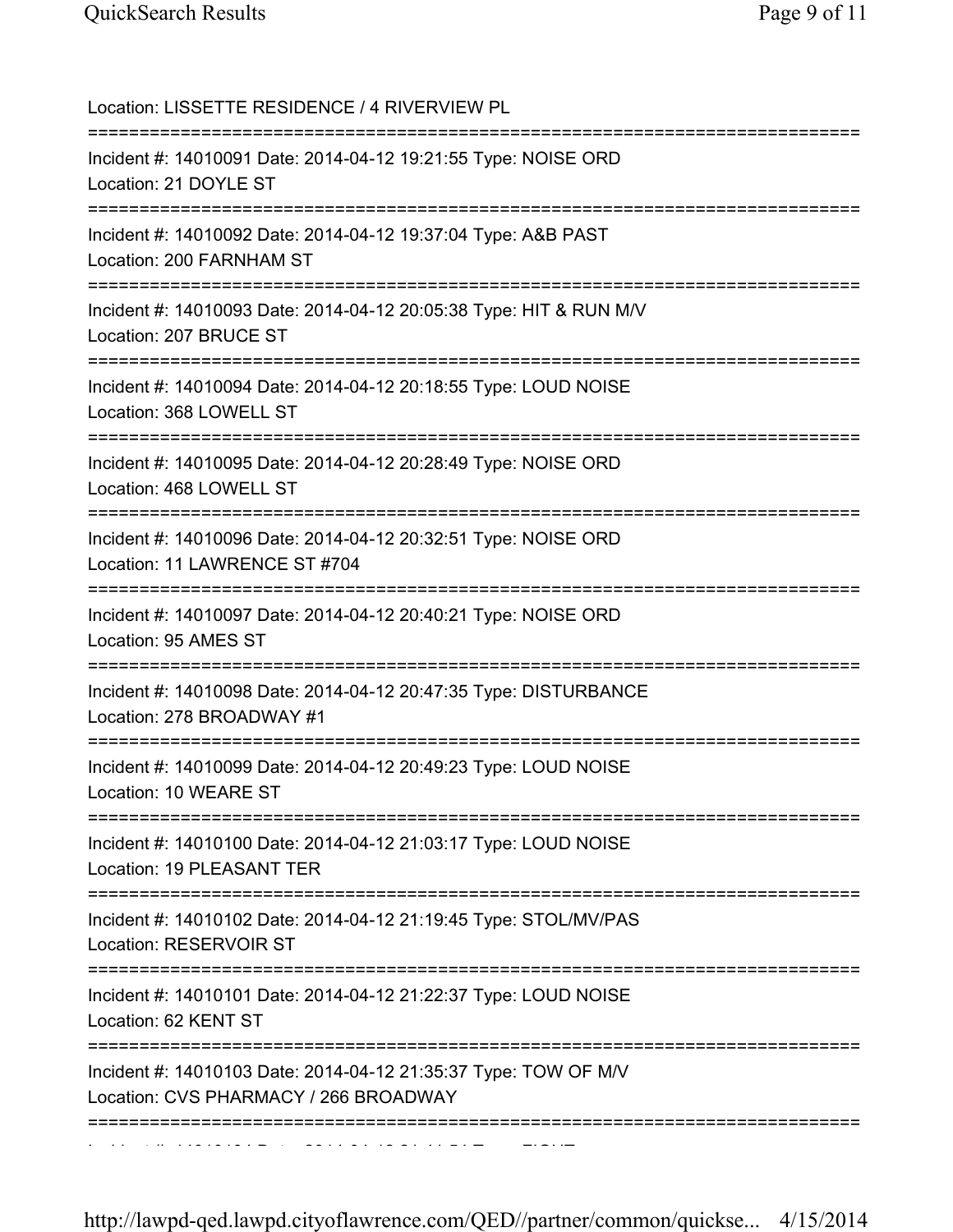| Location: 79 COOLIDGE ST #RF<br>==================================                                                                            |
|-----------------------------------------------------------------------------------------------------------------------------------------------|
| Incident #: 14010105 Date: 2014-04-12 21:46:54 Type: B&E/MV/PAST<br>Location: ESSEX ST<br>.===================================                |
| Incident #: 14010106 Date: 2014-04-12 21:51:20 Type: LOUD NOISE<br>Location: FARNHAM ST & PARKER ST<br>=====================<br>:============ |
| Incident #: 14010107 Date: 2014-04-12 21:56:00 Type: DOMESTIC/PROG<br>Location: 31 BROOK ST #4                                                |
| Incident #: 14010108 Date: 2014-04-12 22:08:30 Type: NOISE ORD<br><b>Location: WEARE ST</b>                                                   |
| Incident #: 14010109 Date: 2014-04-12 22:15:20 Type: STOL/MV/PAS<br>Location: 3 WOODLAND ST                                                   |
| Incident #: 14010110 Date: 2014-04-12 22:16:38 Type: LOUD NOISE<br>Location: 16 EVERETT ST<br>====================================            |
| Incident #: 14010111 Date: 2014-04-12 22:18:19 Type: SUS PERS/MV<br>Location: MCDONALDS / 599 ANDOVER ST                                      |
| Incident #: 14010112 Date: 2014-04-12 22:28:41 Type: THREATS<br>Location: 20 EVERETT ST                                                       |
| Incident #: 14010113 Date: 2014-04-12 22:36:02 Type: B&E/MV/PAST<br>Location: 203 LAWRENCE ST                                                 |
| Incident #: 14010114 Date: 2014-04-12 22:46:42 Type: LOUD NOISE<br>Location: 463 ANDOVER ST                                                   |
| Incident #: 14010115 Date: 2014-04-12 22:51:09 Type: DOMESTIC/PROG<br>Location: PRONTO PIZZA / 65 S UNION ST                                  |
| Incident #: 14010116 Date: 2014-04-12 23:02:19 Type: DOMESTIC/PROG<br>Location: 243 WATER ST FL 1                                             |
| Incident #: 14010117 Date: 2014-04-12 23:12:08 Type: LOUD NOISE<br>Location: 11 LAWRENCE ST #504                                              |